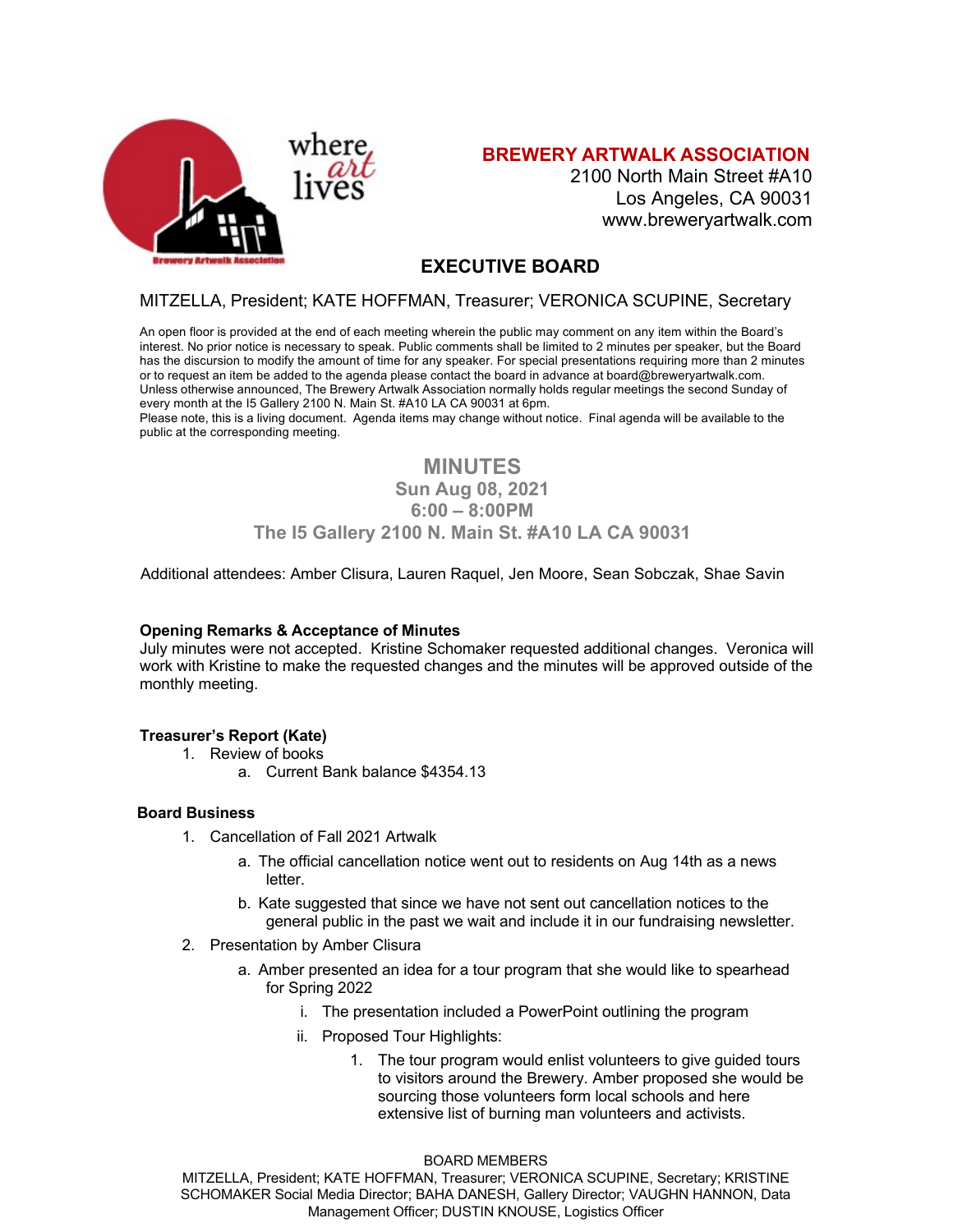- 2. Tours would be broken into category (i.e. painting, sculpture etc.) Volunteers sourced and organized by Amber would run hourly tours for visitors. Amber would also personally give a guided tour on the history of the brewery itself 3 times a day.
- 3. Artists would opt in to participate in a tour or multiple tours
- 4. Benefits to the community would include moving foot traffic to lower traffic areas of the brewery.
- iii. Questions from board members:
	- 1. Kate asked about the logistical challenge of moving groups around such a large campus since the various categories would be scattered throughout the area. She noted some guests might lose interest and break away over the course of the tour. Amber acknowledged there might be some stragglers but felt that part of the benefit to guests would be covering such a large area that they might not otherwise see.
	- 2. Mitzella mentioned the need to get formal approval from insurance and Carlson Industries.
	- 3. Baha asked how volunteers would be compensated. She noted that for the Docent program student volunteers get college credit and the opportunity for a group show. Amber felt that volunteers would be motivated by altruism and would not require further incentives.
	- 4. Kate asked how volunteers would be trained especially if they are unfamiliar with the Brewery. Amber suggested bringing them in for a day or two of training ahead of time.
	- 5. Baha noted that finding student volunteers may be challenging especially if we are close to a finals week. Amber suggested that perhaps there could be some overlap between the docent program and the tour volunteers.
	- 6. Mitzella asked how much time Amber has for this project. Amber said she would not register for the fall Artwalk so she can devote her time to this project. She did not anticipate a problem with putting in the hours to work with the board and come to meetings when needed.
- iv. Mitzella didn't anticipate any issues with moving the project forward but felt the board should discuss it further outside of the meeting and get back to Amber with follow up questions and next steps before the next meeting.

### **Fundraising (Kate)**

- 1. Grant Update
	- a. Kate had not heard back from the grant application but noted that a new window was opening up on the 27th and she plans to reapply.
- 2. Food Trucks
	- a. Kate talked to our former food truck organizer Tina who indicated we should try working with Debby Perez again.
	- b. The board noted that Debby was difficult to work with and would prefer to find someone new.
	- c. Baha suggested she'd keep an eye out for someone when she attends events.

#### BOARD MEMBERS

MITZELLA, President; KATE HOFFMAN, Treasurer; VERONICA SCUPINE, Secretary; KRISTINE SCHOMAKER Social Media Director; BAHA DANESH, Gallery Director; VAUGHN HANNON, Data Management Officer; DUSTIN KNOUSE, Logistics Officer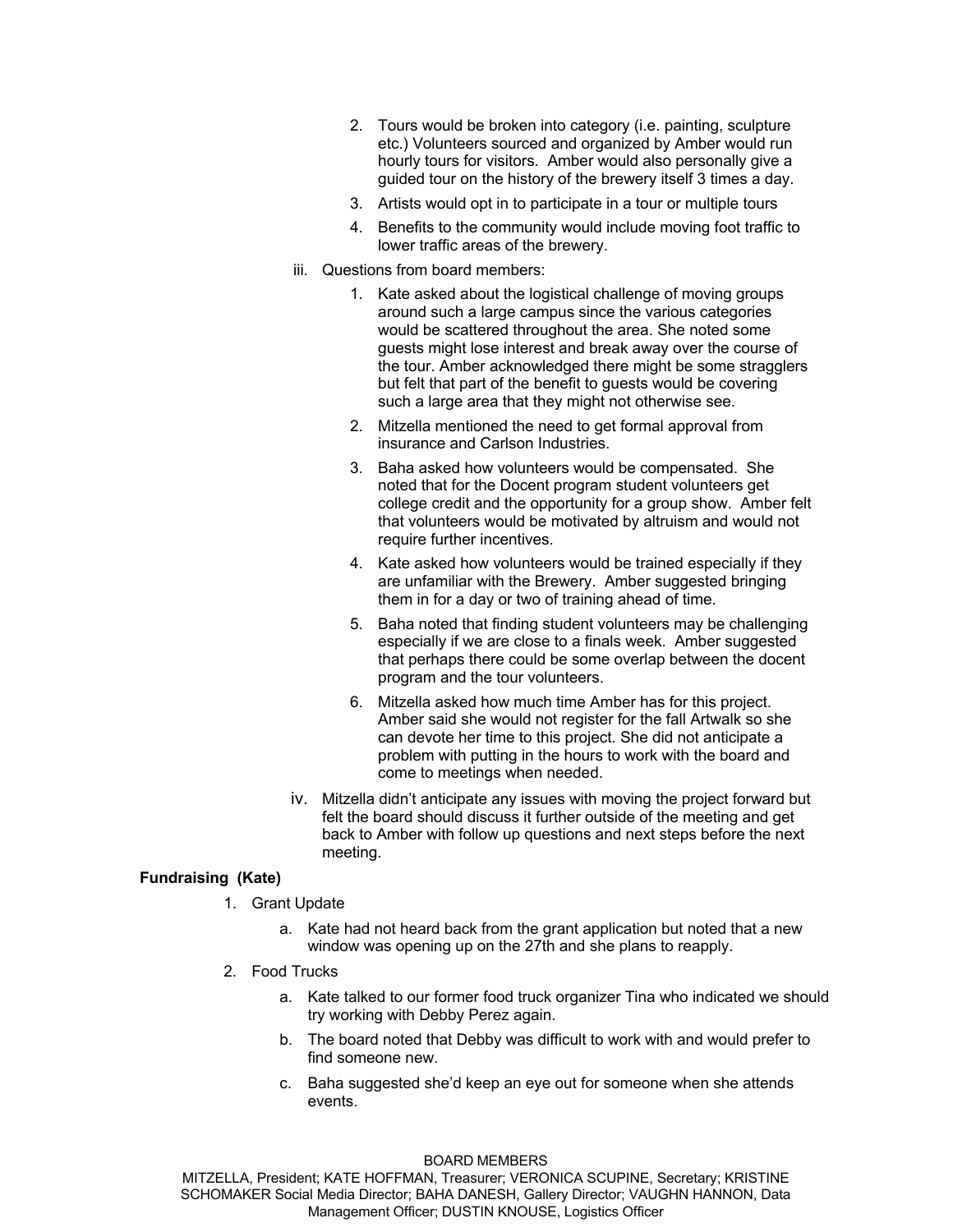# **Logistics (Dustin)**

- 1. UPS
	- a. New contact at UPS is Jason
	- b. According to Jason we are approved to use part of the parking lot provided we provide a certificate of insurance and 2 additional guards.
	- c. Dustin noted that we currently employ 1 captain and 4 guards from Reel Security and that adding two more seemed doable. We already supply a certificate of insurance to UPS so nothing would change in that regard.
	- d. Mitzella requested Dustin follow up with Jason every 2-3 months just to make sure there are no changes and keep the lines of communication open.
- 2. Reel Security
	- a. Dustin has not been able to get ahold of Reel Security yet.
	- b. Dustin noted that this is not unusual for RS and that film production is extremely busy right now so they may be occupied. He will continue to try.

## **Advertising/ Graphic Design (Mitzella)**

- 1. Billboard
	- a. At the July meeting Kathern Mullen (owner of Stronghold Gym) had suggested refreshing the billboard signage we share with them. At that time, she suggested that Stronghold could help the BAA financially with the cost.
	- b. Kathern forwarded an Email to the BAA with an updated quote from the billboard painter Wall Dogs.
	- c. Kate had not yet seen the email as she was out of town. She will follow up with Kathern about the quote.
	- d. Mitzella requested that she also clarify Stronghold's offer of financial help. Would it be a loan or would they be donating the money?

# **Social Media (Kristine)**

1. Social Media

a. Nothing to report.

## **I5 Gallery (Baha)**

- 1. Gallery AC Repair
	- a. Bill is currently out of town but will check in once he's back in a couple weeks.
- 2. LA Artshow and Felix Artshow
	- a. LA Artshow
		- i. had low attendance after the opening day.
		- ii. It was only 4 days instead of 5
		- iii. People wore masks.
		- iv. Baha spoke to Heidi who does their marketing and she mentioned that booth sales were really down and they ended up giving away a lot of booths.
		- v. Heidi said that they did their normal marketing and media buy for the show
		- vi. Sponsors included Mercedes and Tito's Vodka. Mercedes had a VIP lounge set up with signage and cars. Tito's Vodka had a booth.
		- b. Felix Artshow
			- i. 90% outdoors
			- ii. Did not require masks but asked for vax cards.
			- iii. No international section this year

## **Data Management (Mitzella for Vaughn)**

- 1. Vaughn is out of town in Korea
- 2. Email
	- a. There were some issues with the initial email migration into google workspaces.

### BOARD MEMBERS

MITZELLA, President; KATE HOFFMAN, Treasurer; VERONICA SCUPINE, Secretary; KRISTINE SCHOMAKER Social Media Director; BAHA DANESH, Gallery Director; VAUGHN HANNON, Data Management Officer; DUSTIN KNOUSE, Logistics Officer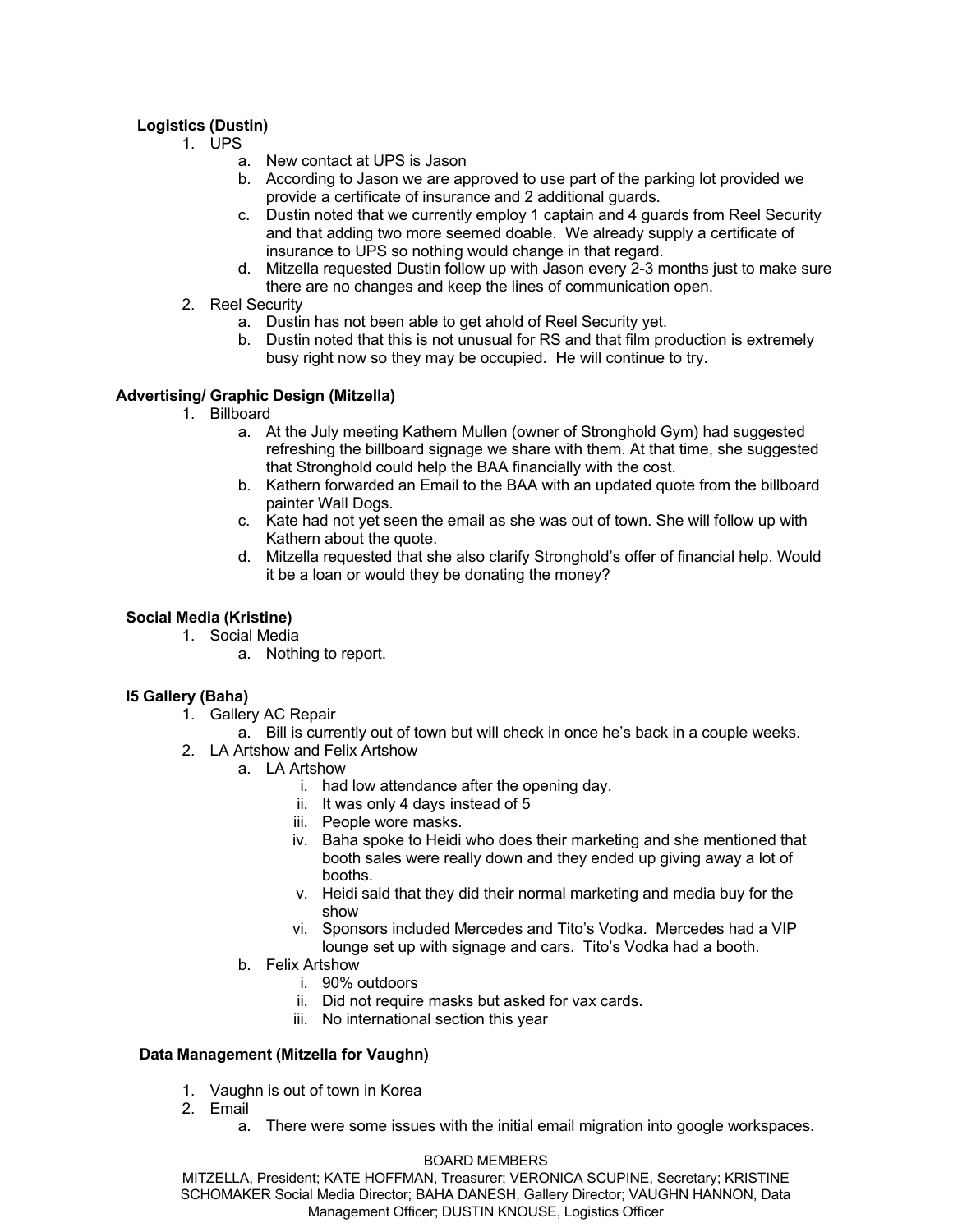- b. Vaughn reimported emails for everyone.
- c. If any board members were having issues with emails not showing up in folders, please check to see if this has been resolved.

### **Communications (Kate)**

- 1. Communications
	- a. Kate is working on updating the brochure to add to the office's new resident welcome package.
	- b. Since the package is digital, the board discussed adding it to a private webpage on the baa website and just giving the office a link to include in their eDocument.

### **Open Floor**

Shae Savin: Wanted to know if we were working on a live artwalk for Spring 2021or another virtual one.

We Are working under the assumption that we will be able to do a live artwalk but the uncertain nature of the Pandemic may change that.

#### **Meeting Adjournment**

**Next meeting: Sun Sept 12th 2021 6:00 – 7:00PM in the I5 Gallery**

### **ACTION ITEMS:**

- 1. VERONICA will get together with KRISTINE to make changes to the minutes
- 2. BOARD will approve minutes online
- 3. KATE & MITZELLA will work to send Newsletter out to residents announcing fundraiser
- 4. MITZELLA & VAUGHN will monitor incoming video submissions
- 5. BOARD will discuss Amber's proposal and get back to her with next steps
- 6. KATE will reapply for grant
- 7. BAHA will keep an eye out for potential food truck organizers
- 8. DUSTIN will continue to try to contact Reel Security
- 9. DUSTIN will follow up with Jason at UPS in October or November
- 10. KATE will follow up with Kathern Mullen's Email and ask her to clarify her offer
- 11. KATE will continue updating the Artwalk brochure for new residents.
- 12. BOARD will check email folders and follow up with Vaughn if they are still missing anything

BOARD MEMBERS